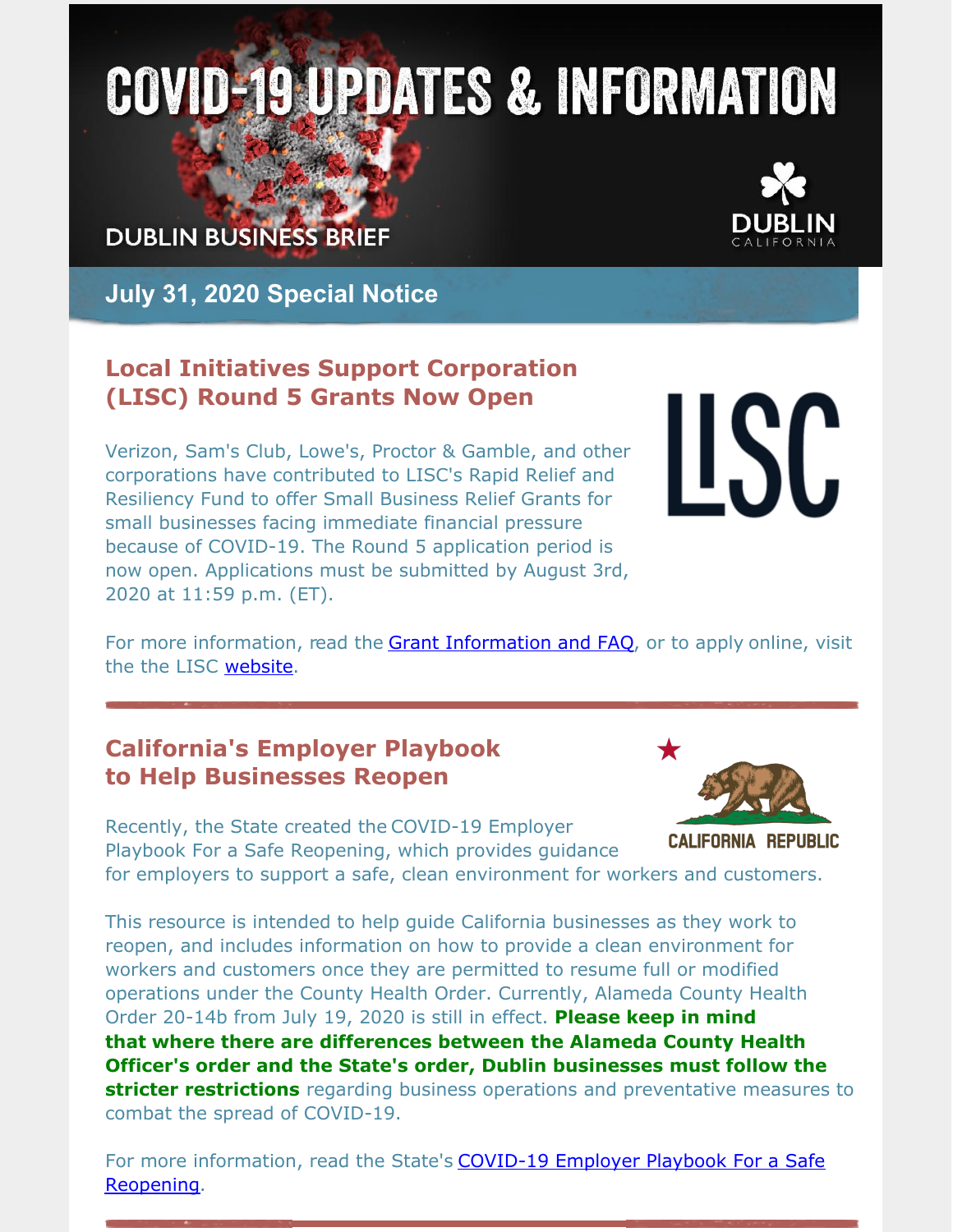#### **Red Backpack Fund**

To support female entrepreneurs, Spanx has teamed up with Global Giving to establish The Red Backpack Fund and is offering \$5,000 grants to female entrepreneurs in the U.S. to help alleviate the impact of COVID-19. The next application period will be open from August 3 to 10, 2020.



For more information or to apply online, visit the Global Giving [website](https://www.globalgiving.org/red-backpack-fund-faq/).

# **Economic Injury Disaster Loans Now Available to Businesses in Alameda County Impacted by Civil Unrest**



**U.S. Small Business** 

Alameda County has been included in the federal disaster declaration as a "primary County" impacted by civil unrest since May 26, 2020. As a result of this disaster declaration, the Small Business Administration (SBA) is offering lowinterest disaster loans to businesses that suffered Property Damage or Economic Injury caused by the civil unrest.

If you are a small business owner and need financial assistance due to adverse financial impacts caused by the civil unrest, you can apply for an Economic Injury Disaster Loan ("EIDL"). The actual amount of each loan is limited to the economic injury determined by SBA, less business interruption insurance and other recoveries, up to \$2 million. EIDL assistance is available only to entities and their owners who cannot provide for their own recovery from non-government sources.

For more information, read the Civil Unrest Disaster [Declaration](https://disasterloan.sba.gov/ela/Declarations/DeclarationDetails?declNumber=6067113&direct=false) Details (Disaster CA-00319), or to apply online, visit the SBA [website](https://disasterloanassistance.sba.gov/).

To reach SBA's Disaster Loan Outreach Center for customer service, send an [email](mailto:FOCWAssistance@sba.gov) or call 916-735-1500 weekdays between 8 a.m. and 4:30 p.m. You can also contact the **Alameda County Small Business [Development](https://www.acsbdc.org/) Center** for free advising on your EIDL application.

#### **Tips and Tools from Google**

Grow with Google offers free training and tools to help you



grow your business online. Did you know you can accept gift cards and donations on your Business Profile on

Google? Or change the layout of your Google Meets video conference? Visit Grow with Google's [YouTube](https://www.youtube.com/channel/UCpd0xtuhhWwUug1bk84usiA) channel to watch step-by-step tutorials to learn how to use Google tools.

Here are some other new resources for business owners:

**Grow My Store**: Google is also helping businesses grow their digital storefront